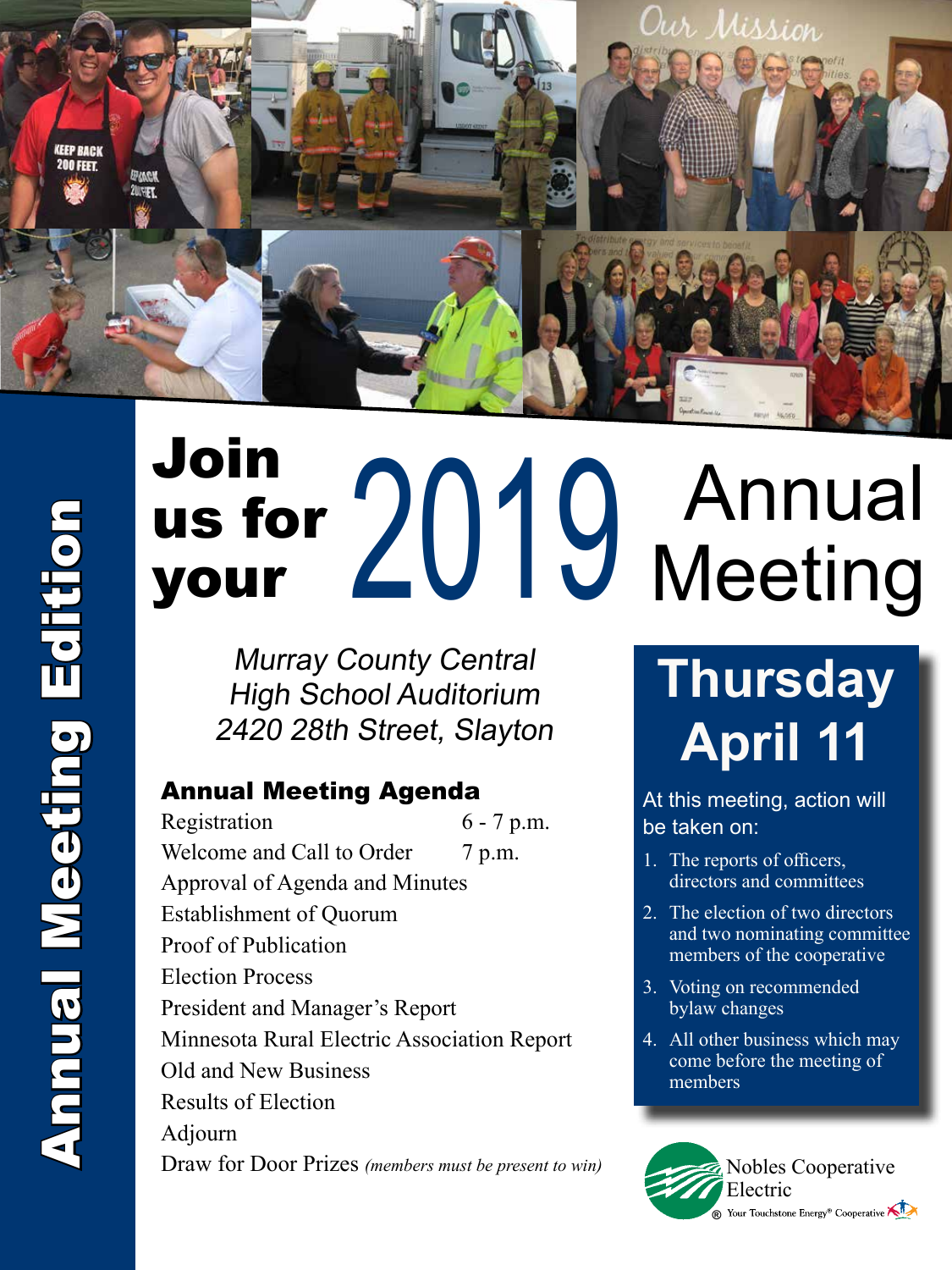

#### **Annual meeting minutes**

 The annual meeting of the stockholders (herein referred to as "members") of Nobles Cooperative Electric (NCE) was held at the Fulda High School Gymnasium in the city of Fulda, Minnesota, at 7 p.m. on April 5, 2018, pursuant to notice duly published for the 15 days prior to the holding of the meeting, as required by NCE's Articles of Incorporation and Bylaws.

 Ronald Schwartau, president of the board of directors led everyone in *The Pledge of Allegiance*.

 John Maertens, mayor of Fulda, welcomed the members and guests to Fulda.

 The invocation was given by Pastor Shawn Ethridge from St. Paul's Lutheran Church in Fulda.

 President Schwartau introduced special guests and NCE's Board of Directors.

 The meeting was called to order by President Schwartau, who presided, and David Clarke, secretary of the cooperative, kept the minutes of the meeting.

 The agenda was printed in the *Current Matters* Annual Report and mailed to each member of the cooperative. A motion was made, seconded, and carried to approve the agenda as printed.

 The minutes of the last annual meeting of the members, as held April 8, 2017, was printed in the 2018 Annual Report. There being no corrections, additions, or deletions, a motion was made, seconded, and carried to approve the minutes as printed.

 A registration of members attending the annual meeting was taken as members entered the gymnasium. Secretary Clarke stated that such registration indicated more than 50 members were present and the required quorum was therefore established as per Article II, Section 7 of the Bylaws.

 Chairman Schwartau appointed Attorney Andrew E. Hagemann, Jr. as parliamentarian for the meeting.

 Andrew E. Hagemann, Jr., attorney for the cooperative, presented the Notice of Annual Meeting, along with the Proof of Publication of said notice as published in the *Worthington Daily Globe* and *Murray County Wheel-Herald* as per Article II, Section 2 of the Bylaws. Such notice and proof thereof was ordered annexed to the minutes of the meeting.

 Attorney Hagemann then explained the balloting and voting procedures for the election of directors and nominating committee members.

 President Schwartau and Vice President

Lee York presided during the election of three directors and two nominating committee members.

 Vice President York announced that as reported there was only one candidate running for District One, Ronald Schwartau. A motion was made, seconded, and carried to cast a unanimous ballot to elect Ronald Schwartau as director for District One. He was elected for a three-year term or until his successor has been duly elected and qualified.

 President Schwartau then called on Chuck Vasgaard, chairman of the nominating committee.

 Mr. Vasgaard reported that the nominating committee met on November 9, 2017, and January 30, 2018. They nominated Brent Miller and Lee York as director candidates from District Two. Miller and York addressed the membership.

 Mr. Vasgaard then reported that the nominating committee had nominated Matthew Loosbrock and Gary Sieve as director candidates from District Seven. Loosbrock and Sieve addressed the membership.

 Nominating Committee Chairman Vasgaard reported that the nominating committee nominated Verlyn DeKam from District Four as nominating committee candidate. Their effort to find other candidates was unsuccessful. A motion was made, seconded, and carried to cast a unanimous ballot to elect Verlyn DeKam as nominating committee member for District Four. He was elected for a three-year term or until his successor has been duly elected and qualified.

 Mr. Vasgaard reported that the nominating committee nominated John Ahlers and Jeffrey Barber from District Six as nominating committee candidates.

 Chairman Schwartau appointed the tellers and inspectors of the election. He then instructed the members to mark their ballots and the tellers collected them.

 President Schwartau and General Manager Adam Tromblay reported to the membership in a shared PowerPoint presentation.

 General Manager Tromblay stated that success is the product of teamwork. Over the last year, the staff, employees, and board of directors continued their commitment to serve the members with excellence, while adhering to NCE's core values of Safety, Team, Accountable, Responsive, and Transparent (START). Strong leadership is essential to NCE. The board of directors is democratically elected from the membership to represent the members'interests and provide long-term vision and direction.

 President Schwartau mentioned that NCE is blessed to employ many dedicated and committed people and recognized the employees.

 He announced that the Fulda Fire Department was the recipient of the NCE/CoBank "Sharing Success" Grant and was awarded \$10,000 (\$5,000 from NCE and \$5,000 from CoBank).

Mr. Tromblay stated that since 2001, when Operation Round Up (ORU) was initiated, NCE distributed over \$301,000 to local organizations in NCE's service territory. Each year, ORU scholarships are awarded to high school seniors in NCE's service territory planning to further their education. NCE also sponsors one high school student to attend the National Rural Electric Cooperative Association's Youth Tour in Washington, D.C.

 NCE received over \$1.6 million dollars from FEMA to offset the costs of rebuilding NCE's lines from the 2013 Ice Storm. FEMA funding represents 67 percent of the total construction costs, with the potential to receive up to 75 percent or \$1.8 million upon a final FEMA review.

 In December 2017, NCE sold a 28-mile span of transmission line from the Alliant acquisition to Great River Energy (GRE), NCE's wholesale power supplier. GRE is better equipped to own, operate, and maintain this line that runs from Fulda to Lismore.

 Mr. Schwartau mentioned that NCE received the Leroy Vanderpool Excellence in Safety Award. The process involved a review of NCE's safety programs and procedures, along with the cultural changes that have taken place at NCE.

 A new program called Watt Watcher was introduced to the membership. This program shows the member why their energy dollars may have gone up or down and empowers the member to take control of their usage. Members can also set up to receive alerts and pay their bill.

 Minnesota requires its energy utilities to spend 1.5 percent of their revenues on projects that reduce the consumption of electricity under the Conservation Improvement Program (CIP). NCE offers members rebates on appliances and products to help save energy. As a part of CIP, NCE's K12 program continues to flourish by providing gifts of warm clothing and a free water kit to eligible families.

 Local Democracy legislation was passed by the Minnesota Legislature that reduces duplicative regulation by the cooperative. This legislation impacts distributed generation and ensures that decisions affecting NCE's member-owners are made by NCE's Board of Directors.

 In addition to system improvements, NCE will spend over \$1.6 million on the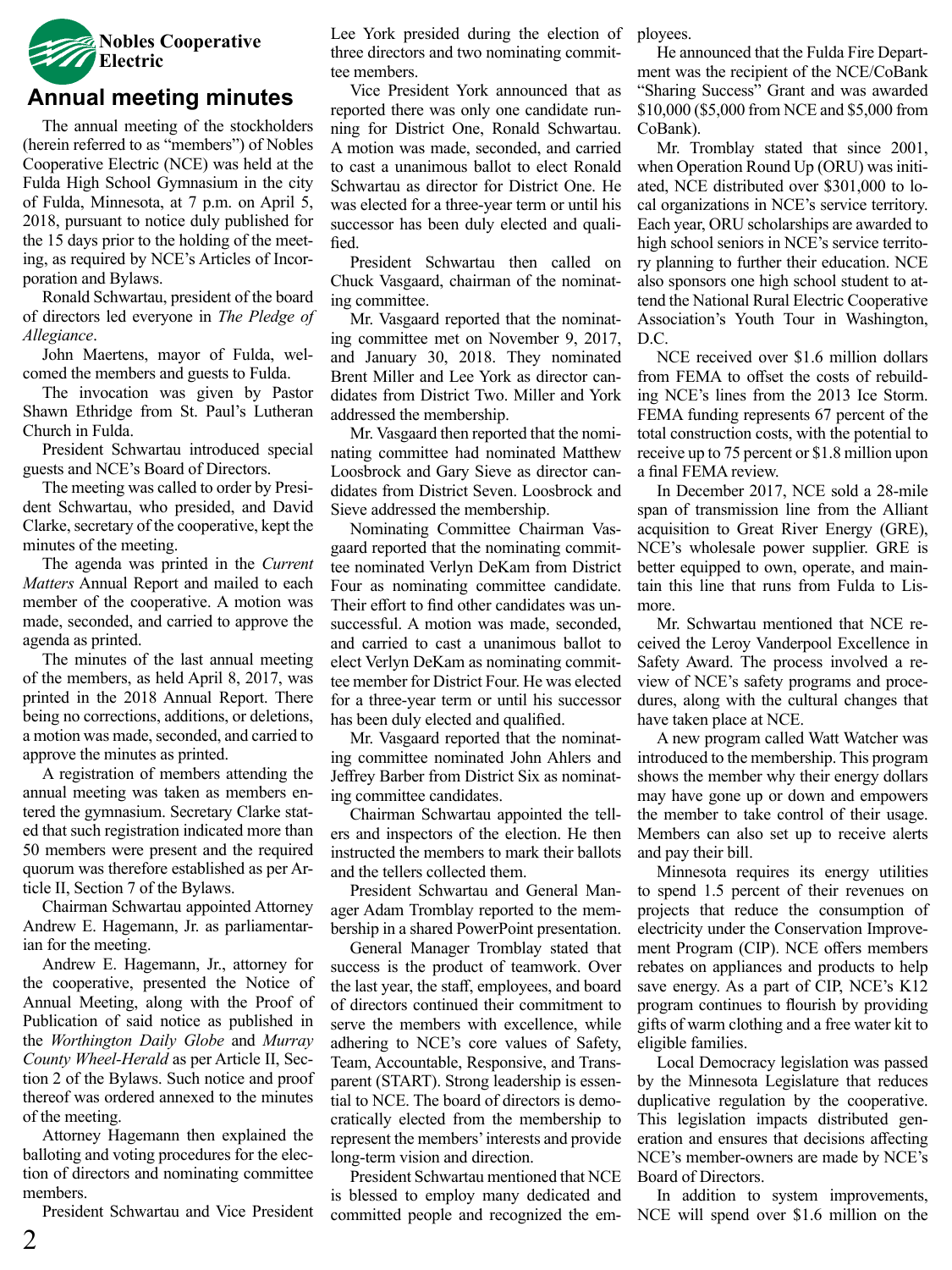2018 Work Plan Construction Projects.

 Manager Tromblay mentioned that a new emergency response system was introduced in 2017. He then introduced the residential generator program, which NCE became an authorized sales and installation retailer for Briggs & Stratton automatic standby generators.

 NCE completed a cost of service study to evaluate revenue requirements and rate structures. Based on the analysis, rate design changes are recommended. Utilities across the nation are looking for long-term solutions to the challenges of rising costs. Wholesale power costs account for 61 cents of every dollar spent. NCE purchases all of its energy from our wholesale power suppliers, GRE, Western Area Power Administration (WAPA), and Southern Minnesota Energy Cooperative (SMEC) via long-term power purchase contracts and then delivers it to the member. NCE is always working to reduce expenses by using new technology and automation to improve the efficiency of NCE's operations, enabling NCE to better serve the member and control costs.

 General Manager Tromblay explained that cooperative profits are allocated to NCE's member-owners based on their patronage and the 2017 financials. The member-owners can help control costs by participating in NCE's load management programs, purchasing energy-efficient appliances and products, monitoring usage through Watt Watcher, and talking to elected officials about mandates affecting the cost of electricity.

 Mr. Schwartau mentioned that a challenge facing the electric industry involves the Clean Power Plan. Electric cooperatives nationwide are making significant changes in how they generate power and they look forward to working with the Environmental Protection Agency on a plan that gets it right.

 President Schwartau thanked the membership for attending the annual meeting and supporting their cooperative.

 David Saggau, president and chief executive officer from GRE, NCE's wholesale power supplier, addressed the membership. He congratulated NCE on the great year. Mr. Saggau gave a brief background on GRE and shared GRE's 2017 highlights. He showed a graph of 2017 Actual Rates by each distribution cooperative (excluding WAPA) and mentioned that NCE pays a rate lower than the average rate.

 On behalf of GRE, Mr. Saggau presented Chairman Schwartau a \$1,000 donation to NCE's Operation Round Up program.

 President Schwartau asked if there was any old unfinished or new business to come

#### Notice of annual meeting for members

The annual meeting for Nobles Cooperative Electric members will be held at the Murray County Central High School Auditorium in Slayton, Minnesota, on Thursday, April 11, 2019, at 7 p.m. to take action on the following matters:

- 1. The reports of officers, directors, and committees.
- 2. The election of two directors and two nominating committee members of the cooperative.
- 3. To consider and vote upon the bylaw changes, which heretofore have been recommended to the members by the unanimous vote of the board of directors.
- 4. All other business which may come before the meeting, or any adjournment or adjournments thereof.

Absentee ballots for director and nominating committee elections, along with the bylaw changes are available upon request.

> David D. Clarke, Secretary Dated: February 22, 2019

#### Absentee ballots

Absentee ballots for voting on the director elections for Districts Three and Five and nominating committee elections for Districts One and Two, along with bylaw changes are available for any member unable to attend the annual meeting. Call the office (507-372-7331, 507-836-6107, or 800-776-0517) or e-mail NCE (nce@noblesce.com) and three absentee ballots, instructions, and a return envelope will be mailed to you. Your absentee ballots must be received by Wednesday, April 10 at 4 p.m.

before the cooperative's annual membership meeting. No such business was presented. President Schwartau and Manager Tromblay responded to a question from the floor regarding demand charges.

 The prizes were drawn for at this time.

 President Schwartau announced the results of the election. Lee York was reelected as director from District Two, Gary Sieve was re-elected as director from District Seven, and John Ahlers was elected as

| <b>Nobles Cooperative Electric</b>          |
|---------------------------------------------|
| <b>Annual Meeting</b>                       |
| April 11, 2019                              |
|                                             |
|                                             |
| <b>Ballot</b>                               |
|                                             |
| <b>3-Year Terms</b>                         |
|                                             |
|                                             |
| (Nominated by Committee)                    |
|                                             |
| <b>Director Election for District Three</b> |
| (Vote for one by placing an "X" in the box) |
|                                             |
| $\Box$ 1. Gary Clarke                       |
| $\Box$ 2. Cheryl Janssen                    |
|                                             |

| <b>Director Election for District Five</b><br>(Vote for one by placing an "X" in the box)<br>$\Box$ 1. Cindy Hokeness*<br>$\Box$ 2. David Mastbergen<br>$\Box$ 3. Michael Nolte<br>Incumbent                                                                                                                                  |
|-------------------------------------------------------------------------------------------------------------------------------------------------------------------------------------------------------------------------------------------------------------------------------------------------------------------------------|
|                                                                                                                                                                                                                                                                                                                               |
| <b>Nobles Cooperative Electric</b><br><b>Annual Meeting</b><br>April 11, 2019<br><b>Ballot</b><br><b>3-Year Terms</b><br>(Nominated by Committee)<br><b>Nominating Committee Member</b><br><b>Election for District One</b><br>(Vote for one by placing an "X" in the box)<br>$\Box$ 1. Stacy Barstad<br>$\Box$ 2. Cody Fritz |
| <b>Nominating Committee Member</b><br><b>Election for District Two</b><br>(Vote for one by placing an "X" in the box)                                                                                                                                                                                                         |

 $\Box$  1. Charles Vasgaard\*

\* Incumbent

nominating committee member from District Six. Each were elected for a three-year term or until their successor is duly elected and qualified. Certificates of the inspectors of election are attached to these minutes. He then thanked the tellers for their service.

 There being no further business to come before the meeting, Chairman Schwartau adjourned the meeting.

> Respectfully submitted, David D. Clarke, Secretary